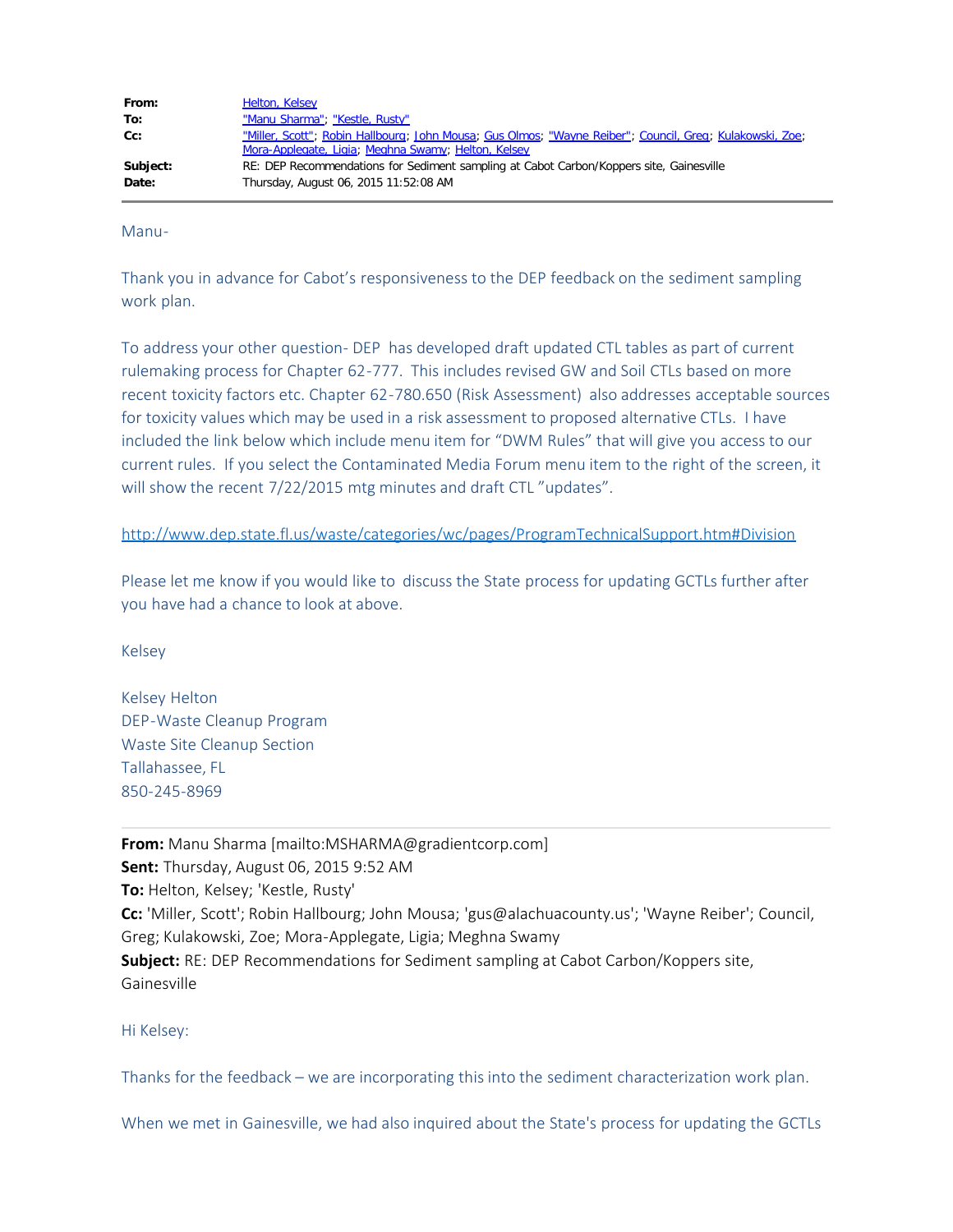to reflect updated toxicity factors. You had indicated that you would into this and let us know. We are proceeding with the technical analysis, but would like to better understand the options available to us for agency review and approval.

Thank you for your assistance.

Regards

--- **Manu Sharma, M.S., P.E.**

**From:** Helton, Kelsey [\[mailto:Kelsey.Helton@dep.state.fl.us](mailto:Kelsey.Helton@dep.state.fl.us)] **Sent:** Thursday, July 23, 2015 12:05 PM **To:** 'Kestle, Rusty' **Cc:** 'Miller, Scott'; Robin Hallbourg; John Mousa; 'gus@alachuacounty.us'; Manu Sharma; 'Wayne Reiber'; Council, Greg; Kulakowski, Zoe; Helton, Kelsey; Mora-Applegate, Ligia **Subject:** DEP Recommendations for Sediment sampling at Cabot Carbon/Koppers site, Gainesville

Rusty-

This is to follow up on our discussion with Cabot during the 6/9/2015 Five Year Review meeting regarding additional sampling in Springstead/Hogtown Creeks to determine current level of site related contaminants downstream of the Cabot Carbon/Koppers site, the adequacy of the previous interim sediment removal, and the need for warning signs at public access points along the creeks. In the meeting, Cabot requested recommendations from DEP to support their development of a sediment sampling scope of work.

Review of previous data collected by Alachua County EPD and Cabot prior to the 2010 interim removal indicates that total PAHs were present in the creek sediments at levels above the TEC and to a lesser degree the PEC for protection of benthic organisms. BAP-TEQ concentrations were confirmed in sediments above the soil cleanup target level (SCTL) for unrestricted use. Dioxin was also observed in sediments at concentrations above the both the EPA sediment quality guideline of 2.5 ppt and the SCTL of 7 ppt. Sampling locations were biased based on observed staining or odors in creek sediments and showed a range of concentrations. Resulting removal locations were based on staining, elevated levels of PAHs, and accessibility for removal. Removal included soils and sediment inside the limits of the creek banks both above and below the water surface.

Several post removal sediment sampling locations in the excavation areas confirmed that total PAHs or BAP-TEQ levels remain above the PEC or alternative health based criteria, respectively. Additional sampling in those areas and outside of those areas has not been conducted to demonstrate that

1) remaining areas of the creeks meet the total PAH PEC and interim SCTLs for dioxin and BAP-TEQ such that no further excavation is necessary, and monitored natural reduction (MNR) is appropriate to accomplish final sediment remediation; or that

2) remaining areas of the creeks meet the TEC and the unrestricted use SCTLs for those same constituents, such that sediment remediation is complete, such that no further MNR is required and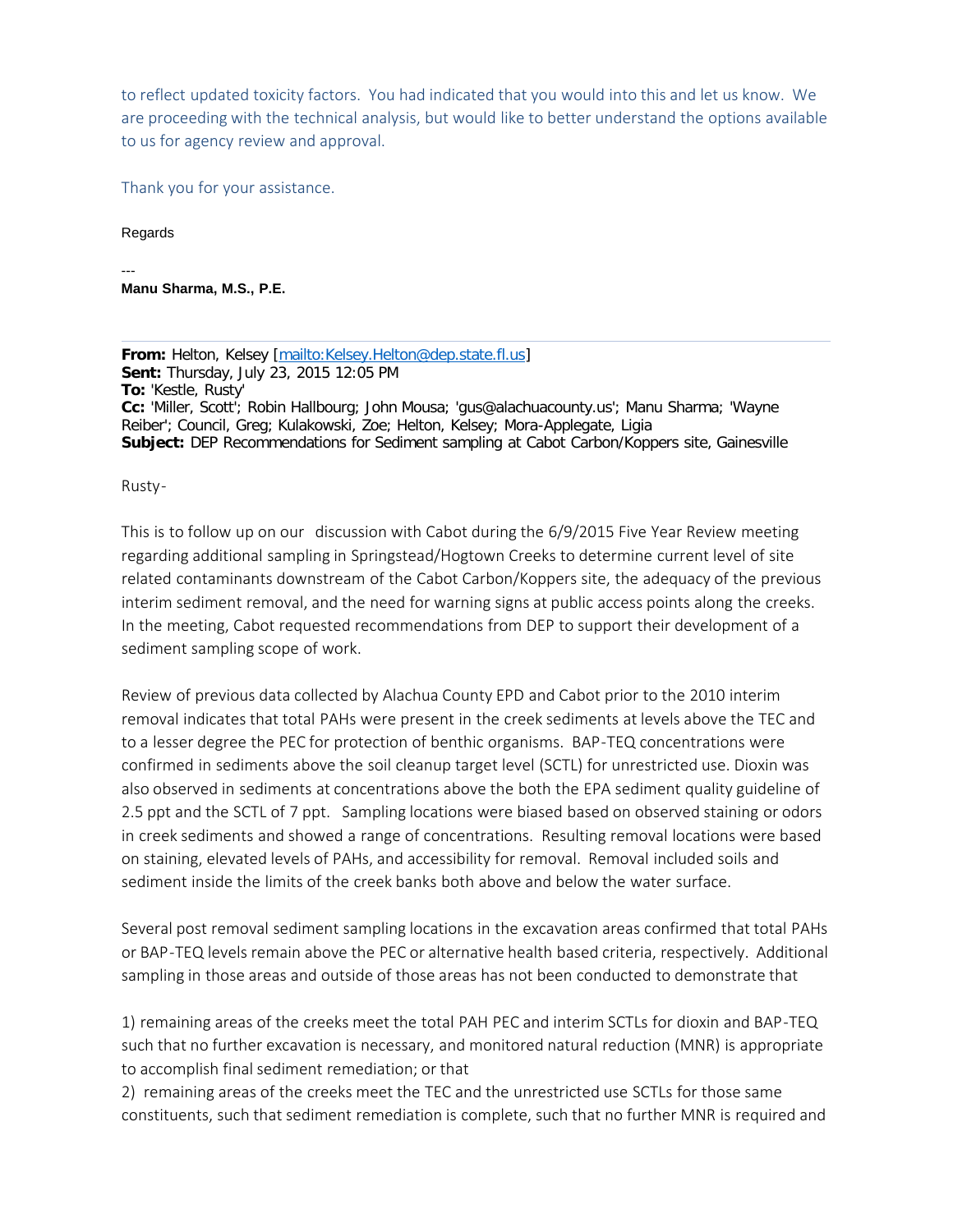warning signs are no longer necessary to protect public health.

To that end, DEP recommends the following sediment sampling:

- Collection of sediment samples 0-6" and 6"-2' bls. Sampling at both depth intervals will support both ecological risk and potential direct contact evaluations and consider the potential for reworking of the sediments resulting in deeper sediments becoming the new sediment surface.
- · Collection of samples every 500' feet along Springstead and Hogtown creeks as well as the ditch leading to the creeks downstream of Cabot where sediment (versus exposed Hawthorn clay) is present, to better demonstrate the distribution of contaminant levels in the creeks. We recommend that samples be collected even if staining or odors are not observed. Given the variability in contaminant concentrations in previous samples that were all collected in areas of high staining and across depth intervals, a more thorough sampling regime is warranted.
- Cabot has proposed to collect composite samples for analysis of PAHs at each location over approximately a 5' X 5' area. Composite samples are acceptable for comparison with the TEC. As DEP allows the comparison of an average concentration of a contaminant within a given exposure unit or ecological area to the TEC sediment quality guideline, composite samples at each location as proposed and within each of the 2 specific depth intervals identified above would not compromise that comparison.
- · A grab sample should also be collected at each 500' location and each depth interval for comparison with the PEC, as this sediment quality guidance criteria represents a "not to exceed" value without further ecological risk assessment and substantiation of an alternative criteria.
- We recommend that sampling be conducted during base flow conditions. This will allow clear identification and characterization of the soils in bars within the creek likely located above the surface water interface. As noted previously by DEP and in EPA guidance, direct contact with sediments (defined as being below the water) generally does not warrant comparison of concentrations to soils criteria as contaminants are likely washed off. However, direct contact with contaminated soils (defined as residing above the surface water) could be of concern.

Thank you for your consideration of these recommendations. They have been developed consistent with previous site related comments and based on our understanding of the anticipated sediment remedy for the site, as outlined in DEP's Amended ROD concurrence letter.

Please let me know if you would like to discuss further.

Kelsey

Kelsey Helton DEP-Waste Cleanup Program Waste Site Cleanup Section Tallahassee, FL